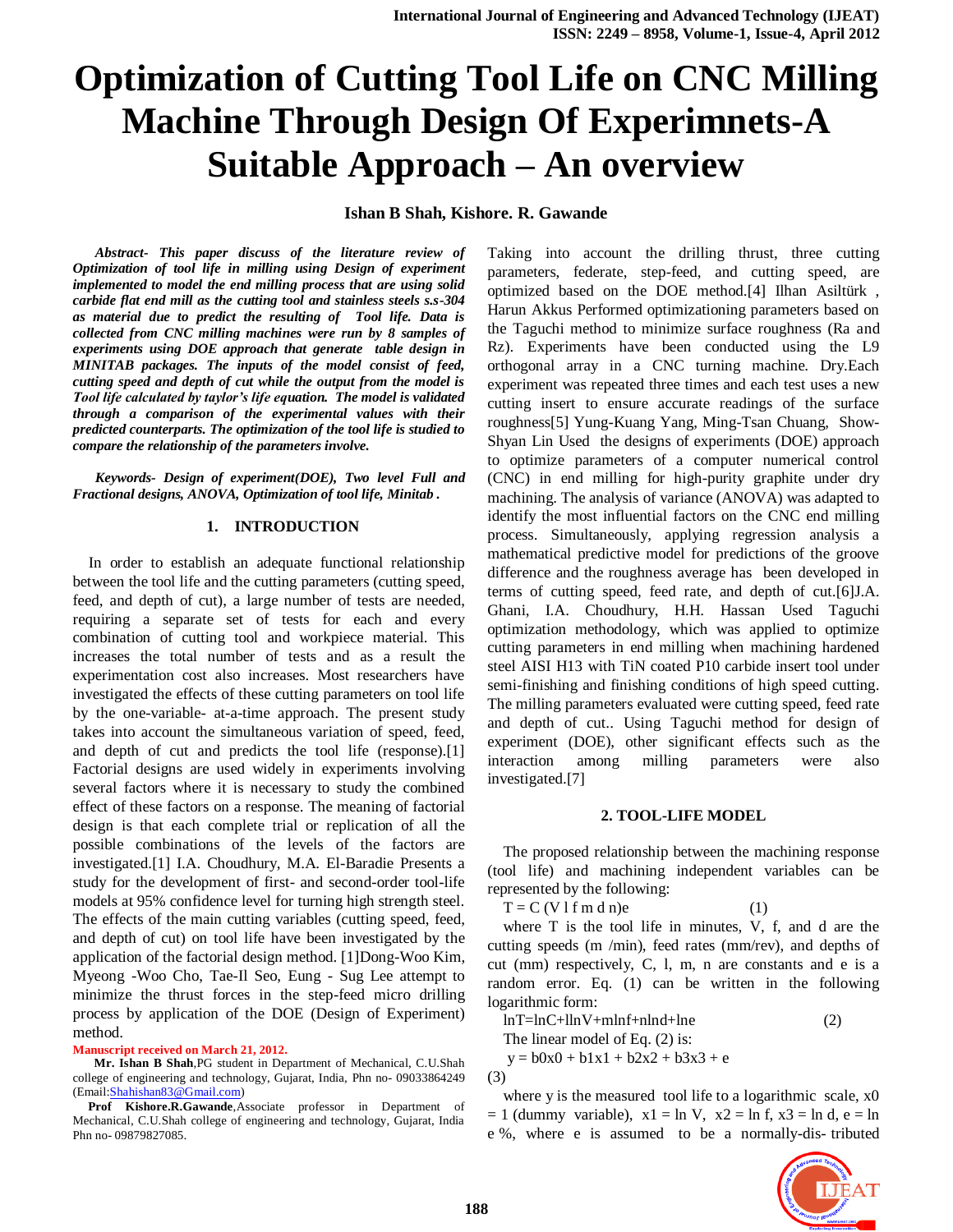uncorrelated random error with zero mean and constant variance,  $β 0 = ln C$ , and  $β 1$ ,  $β 2$ , and  $β 3$  are the model parameters. The estimated response can be writ- ten as:

 $y^2 = b0x0 + b1x1 + b2x2 + b3x3$  (4)

where  $y^{\hat{ }}$  is the estimated response, and b0, b1, b2, and b3 are estimates of β0, β1, β2, and β3 respectively.[1] The significance of these variables is judged by statistical anaysis.[1].

#### **2. DESIGN OF EXPERIMENT(DOE)**

Design of experiment (DOE) has been a very useful tool to design and analyze complicated industrial design prob- lems. It helps us to understand process characteristics and to investigate how inputs affect responses based on statistical backgrounds. In addition, it has been used to systematically determine the optimal process parameters with fewer testing trials.[2]

Recently, the DOE procedure has been used to systematically investigate process variables or product variables that influence the quality of products. It is possible to identify the process conditions and product components that influence product quality and costs, which in turn enhance the product manufacturability, quality, reliability, and productivity. The DOE procedure consists of the following four steps:

• Planning: definition of the problem and the objective, and development of an experimental plan.

• Screening: reduction of the number of variables by identifying the key variables that affect product quality.

• Optimization: determination of the optimal values for various experimental factors.

• Verification: performing a follow-up experiment at the predicted best processing conditions to confirm the optimization results.[2]

The DOE approach can be divided into a full factorial design and a fractional factorial design. The full factorial design has the advantages that all kinds of main effects and interactions can be considered. However, since all combinations are to be tested, the number of experiments (Nfull ) increases exponentially as follows:

 $Nfull=m(n)k$  (5)

where k is the number of factors to be investigated, nl the experiment level, and m the number of replicates. Thus the number of experiments increases considerably when there are numerous input factors.[2]

If higher order interactions are negligible, it is possible to use a fraction of the full factorial. It is generally recognized that three-way and higher interactions are so rare as to be negligible and can be thus ignored. The fractional factorial experiment is usually designed to be able to consider main effects and two-way interactions. It is efficiently used in the screening DOE procedures when there are a large number of factors. The number of experiments required (Nfractional ) is then reduced as follows:

$$
Nfractional = m(nl)k-q
$$
 (6)

where q is the degree of fractionating. While an increase of q decreases the number of experiments, it may also cause loss of reliability in analyzing the results of experiments. A term commonly used to describe the reliability of an experimental design is resolution. The meaning of different reso- lutions is tied to the degree of aliasing in the fractional factorial design matrix.[2]

## **Usefull plan of Design of Experiments in Tool life optimization**

A short compilation of most useful designs for the purpose of tool life optmization, based onto a their capbility from this area will be discussed in this section. The compilation will be categorized into the following groups:

- Hadamard or Plackett–Burman matrices;
- two-level full factorial designs (2k);
- two-level fractional factorial designs  $(2k m)$ ;[3]

## **3.1 Hadamard (Plackett–Burman) matrix (screening matrix)**

The Hadamard matrix is used to start the optimization by screening a great number of factors  $Xi$ ,  $(i > 4)$  that can potentially influence the response Y . Each factor can take two levels  $(-1 \text{ or } + 1)$  in coded variables, corresponding to two levels of natural variables. Tables 1 and 2 show the construction of two equivalent Hadamard matrices (called H8) which make it possible to study of the effects of 7 factors (X1 to X7). [3]

To find whether the factors are influent, a simple first degree polynomial is proposed:

 $y = b0 + \sum bi Xi$  (7)

**Table 1**Hadamard matrix for 7 variables

| No of       | X <sub>1</sub> | X2             | X3   X4 | $\sqrt{X5}$ | X6<br>ı | X7 |
|-------------|----------------|----------------|---------|-------------|---------|----|
| experiments |                |                |         |             |         |    |
|             |                |                |         |             |         |    |
| 2           |                |                |         |             |         |    |
| 2           | ۰              |                | ٠       |             |         |    |
|             |                |                |         |             |         |    |
|             |                |                |         |             |         |    |
| б           |                | $\blacksquare$ |         |             |         |    |
| G           | ٠              |                |         | ٠           |         | ٠  |
| о           |                |                |         |             |         |    |

| <b>Table 2</b> Another type of Hadamard matrix for 7 variables being |
|----------------------------------------------------------------------|
| also the fractional $2^{(7-4)}$                                      |
| matrix for 7 variables                                               |

| No of       | X1   | X2 . | X3   | $X4=1$ | $X5=$                       | $X6=$ | $1x7=$ |
|-------------|------|------|------|--------|-----------------------------|-------|--------|
| experiments |      |      |      |        | $X1X2$ $X1X3$ $X3X2$ $X1X2$ |       |        |
|             |      |      |      |        |                             |       | Xз     |
|             | $-1$ | -1   | - 1  |        |                             |       | $-1$   |
|             |      |      |      |        |                             |       |        |
|             |      |      |      |        |                             |       |        |
| 3           | - 1  |      | $-1$ | -1     |                             | - 1   |        |
| 4           |      |      | $-1$ |        | - 1                         | - 1   | - 1    |
| 5           |      |      |      |        | $\overline{\phantom{a}}$    |       |        |
| 百           |      |      |      |        |                             |       |        |
|             |      |      |      |        |                             |       |        |
| 7           | - 1  |      |      | - 1    | - 1                         |       | - 1    |
| 8           |      |      |      |        |                             |       |        |

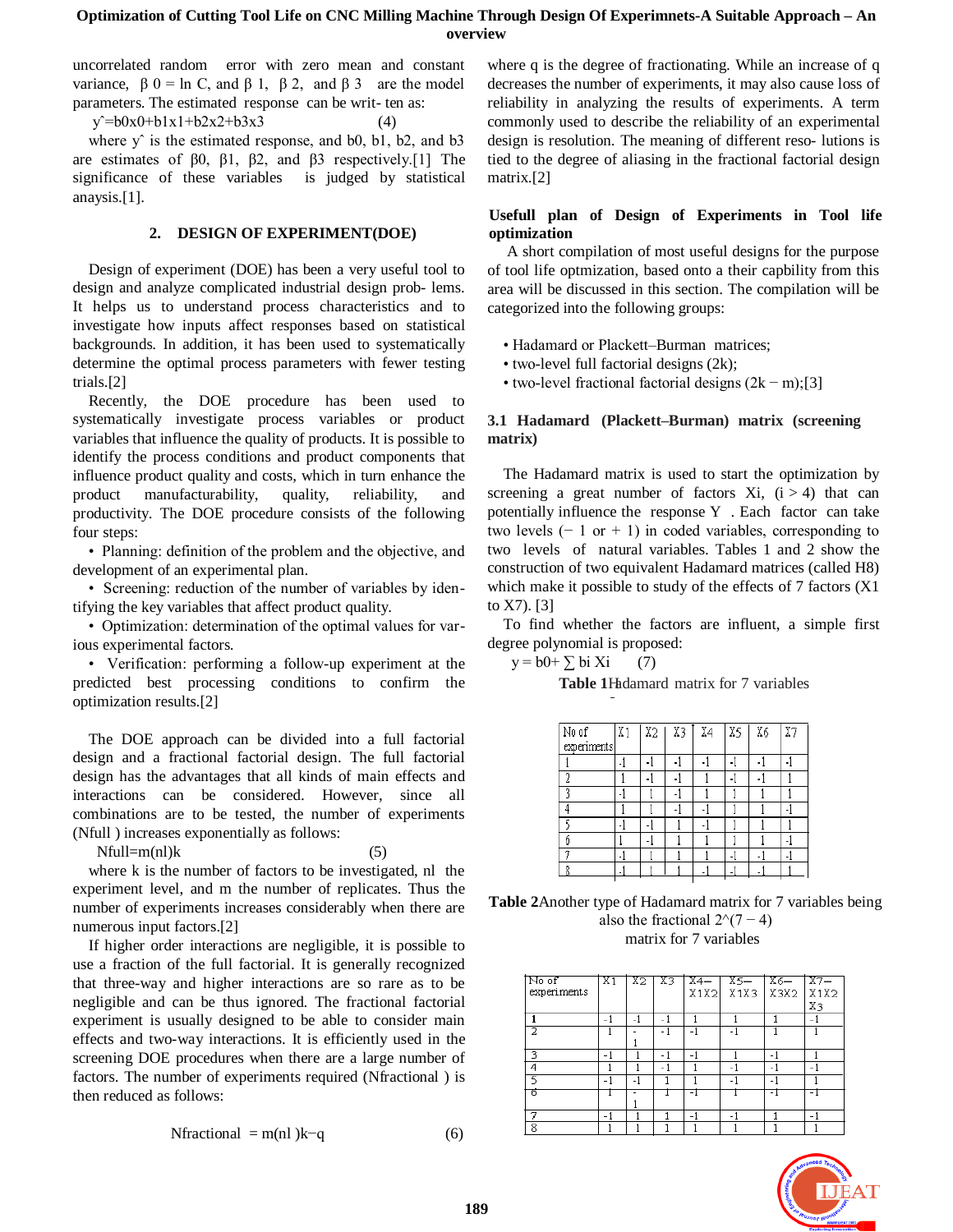

### **Fig. 1. Graphical representation of the matrices: 2^3 (a) and 2^(3 − 1) designed using simplification X3=X1X2 (b).**

# **3.2. Two-Level full factorial design (2 k )**

 This design is used when interactions between the factors Xi and Xj factors are suspected. The first order polynomial taken from Hadamard matrix is completed by adding interaction terms XiXj until X1X2…Xk with i  $\neq$ j≠…≠k .Usually coefficients of interest are the main effects bj and the first order interaction bij. If the interaction coefficients are not significant the effect of factor Xi can be examined as for the Hadamard matrix. If they are, say e.g. the first order interaction coefficient bij is significant then both effects of Xi and Xj factors have to be studied together with theuse of an interaction diagram. The first three columns of Table 1 and 2present the 23 matrix for 3 variables and its graphical representation is shown in Fig. 1(a).[3]

# **3.3. Two-level k factors fractional factorial designs**  $(2^{\mathbf{k} - \mathbf{m}})$

The number of runs required by full factorial design increase geometrically as k is increased. It turns out, however, that when k is not small, the desired information can be often obtained by performing only a fraction of the full factorial design.[3]

In practice, the<br>number  $n = 2k$  of experiments increases rapidly with the number of factors and for e.g.  $k = 5$ ,  $n =$ 32 etc. Moreover, a lot of calculated coefficients corresponding to interactions of second (and higher) order can be supposed to be not significant. Consequently, the aim of the fractional  $2k - m$  factorial design is to extract the part of experiments from the full factorial design which enables to obtain the main effects and some first order interaction. To construct a  $2k - m$  matrix one may start with a 2k one and replace some interactions with the variables. Fig. 1b shows the principle of such

replacement for a design  $23 - 1$ . Table 2 presents the construction of the  $27 - 4$  with the columns X1, X2 and X3 which correspond to the full 23 matrix and the following columns obtained by the multi- plication  $X4 = X1X2$ , etc. Moreover, the  $27 - 4$  matrix is equivalent as to the Hadamard matrix of type H8.[3]

#### **4. EXPERIMENTAL PROCEDURES**

#### **4.1 Material and method**

In this study, a work piece made of AISI 304 grade  $(04Cr18Ni11)$ steel was used.Its sizes were  $\emptyset$ 08 x 80 mm. Stainless steel 304 has excellent corrosion resistance in a wide variety of environments and when in contact with different corrosive media. Pitting and crevice corrosion can occur in environments containing chlorides. Stress corrosion cracking can occur at temperatures over 60°C. has good resistance to oxidation in intermittent service up to 870°C and in continuous service to 925°C. However, continuous use at 425- 860°C is not recommended if corrosion resistance in water is required. In this instance 304L is recommended due to its resistance to carbide precipitation.[5]

Table-3 shows the chemical compostion of sis 304 material and table-4 shows the physical properties of s.s304 grade material[5]

| %             | Composition    |
|---------------|----------------|
| С             | $0 - 0.07$     |
| Mn            | $0 - 2.0$      |
| $\mathbf{Si}$ | $0 - 1$        |
| $\, {\bf P}$  | $0 - 0.05$     |
| ਡ             | $0 - 0.02$     |
| $_{\rm cr}$   | 17.5-19.5      |
| Ni            | $8 - 10.5$     |
| Fe            | <b>Balance</b> |
|               |                |

# **Table-4 chemical compostion of s.s304 Material**

**Table-5 shows physical properties of s.s304** 

| Property               | Value                  |
|------------------------|------------------------|
| Density                | 8.00 g/cm <sup>3</sup> |
| Melting point          | 1450°C                 |
| Modulas of elsasticity | 193Gpa                 |
| Electrical resistivity | $0.072X10^6$ U.m       |
| Thermal conductivity   | 16.2W/mK               |
| Thermal expansion      | $17.2x10^{6}$ /K       |

experimental studies were carried out on a Cincinati Vmc lathe. The experi- ments were conducted under dry cutting conditions. The tool holder used was model FM STAR (45HRC)

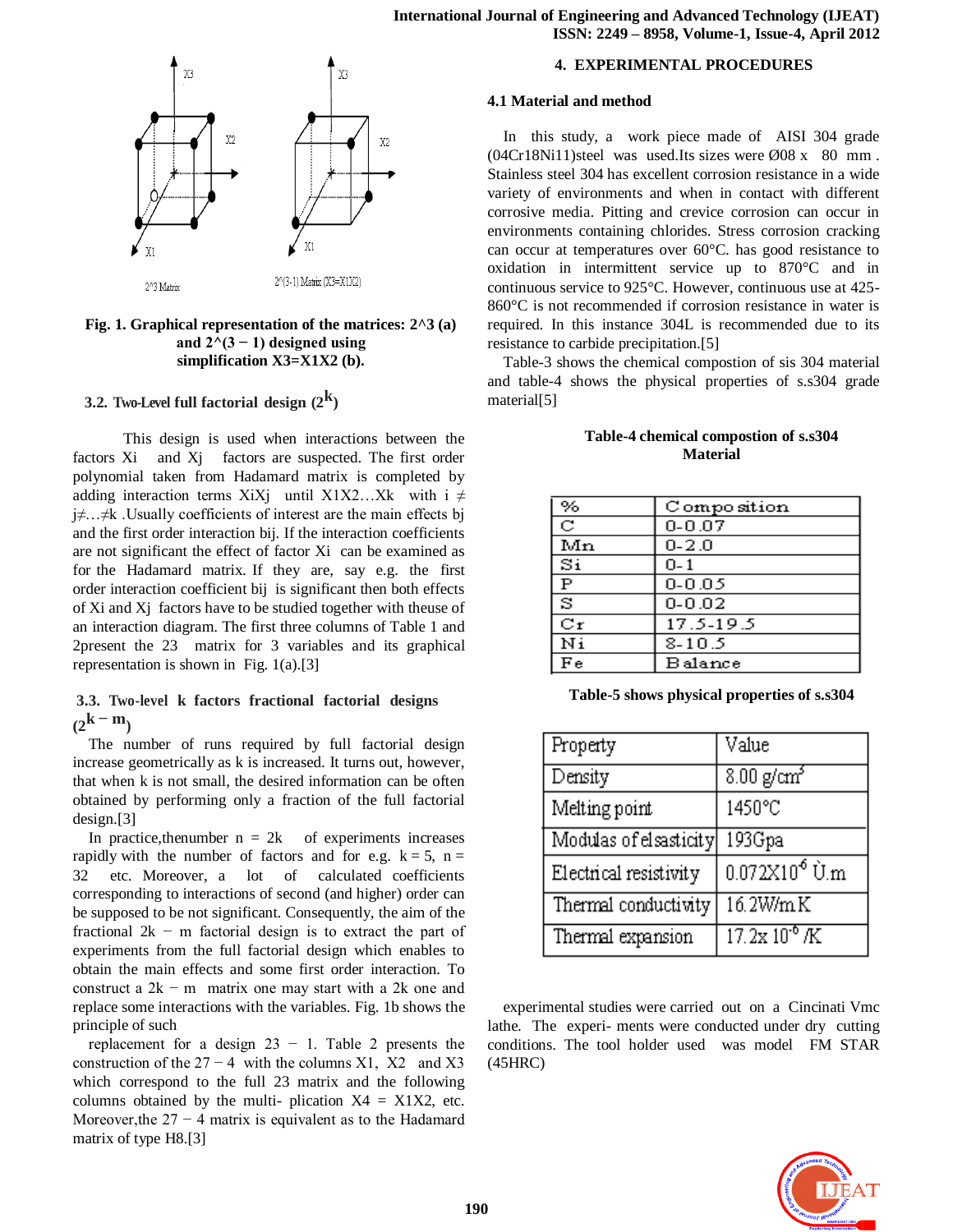

**Fig-4.1-solid cabide tool (frm tool manufacturar's catelouge)**



**Figure 4.2 workpiece for experiment**

The level of cutting parameter ranges and the databook) initial parameter values were chosen from the n2 =depth of cut exponent constant- 0.20(frm tool manufacturer's handbook recommended for tested material. These cutting parameters are shown k= constant-47(frm tool manufacturer's databook) in Table 6. Fig-4 shows the experiment schme for experiment

|  |  | Table-6 cutting parameters |
|--|--|----------------------------|
|--|--|----------------------------|

| Symbol | Cutting parameter    | Level- $1(low) (-1)$ | $Level-2(H)$ |
|--------|----------------------|----------------------|--------------|
|        | Cutting speed(m/min) | 50                   |              |
| г      | Feed(mm/revolution)  | 0.15                 | 0.20         |
|        | Depth of cut(mm)     | 0.25                 | 0.50         |

Now tool life can be calculated by using extended taylor's equation for above shown practical range of cutting parameters and results being tabulated manually then whole data is being enterd into the minitab software datsheet and optimization being carried out in minitab software.according to the results being obtained by the miniitab, suitable sujjestion should be made to improve the tool life.

Now tool life can be calculated by using extended taylor's equation for above shown practical range of cutting parameters and results being tabulated manually.then whole data is being enterd into the minitab software datsheet and optimization being carried out in minitab software.according to the results being obtained by the miniitab, suitable sujjestion should be made to improve the tool life.



# **Figure 4.3-workpiece of casestudy**

Fig shown above is part on which selected solid carbide tool performing machininig operation.machinig operations being done on above part at N=2500 rpm, depth of cut =  $0.25$  mm and feed = 450mm/min.tool life of solid carbide flat end mill is being calculated for this workpiece by using extended taylor's tool life equation .

Now from taylor's extendend tool life equation we get,

V x T^n x f^n1x  $d^2n^2 = k$ 

Where  $T = Tool$  life in min,  $f = feed$  in mm per revolution, $d =$ depth of cut in mm

n = Tool constant for solid carbide – 0.25( frm tool manufacturer's databook)

 $nl = feed exponent constant - 0.5$  (frm tool manufacturer's

manufacturer's databook)

nw calculations of tool life:

 $T = (k^{\Lambda}1/n)/(V^{\Lambda}1/n \times f^{\Lambda}n1/n \times d^{\Lambda}n2/n)$ 

Putting the values of n, n1, n2, k in above equation tool life equation becomes,

 $T = k^0.25 / ( V^0.25 x f^2 x d^0.8)$ 

T=  $47^{\circ}$ O.25 /(63^0.25 x 0.18^2 x 0.25^0.8 )= 32 min

Now we calculate the cycle time for part and machining cost/piece and tooling cost/piece for selected part.

Material need to remove is 1 mm, Length of cut in one pass 50 mm ,Spindle speed is= 2500 rpm ,Feed is = 0.18 mm/rev,Depth of cut is  $= 0.25$  mm, V= 63 m/min N=2500 rpm  $f = 0.18$  mm/rev,  $d = 0.25$  mm, Material need to remove = 1 mm,Length of cut in one pass=50 mm

Total cut required = Material need to remove/ Depth of cut =  $1/0.25 = 4$ 

So Total Travel length = Length of cut in one pass x Total cut required  $= 50 \times 4 = 200$ 

Now feed in mm/min = feed x rpm=  $0.18$  x  $2500 = 450$ mm/min

So cycle time = Total Travel length/ feed in mm/min =  $200/450 = 0.4444$ min

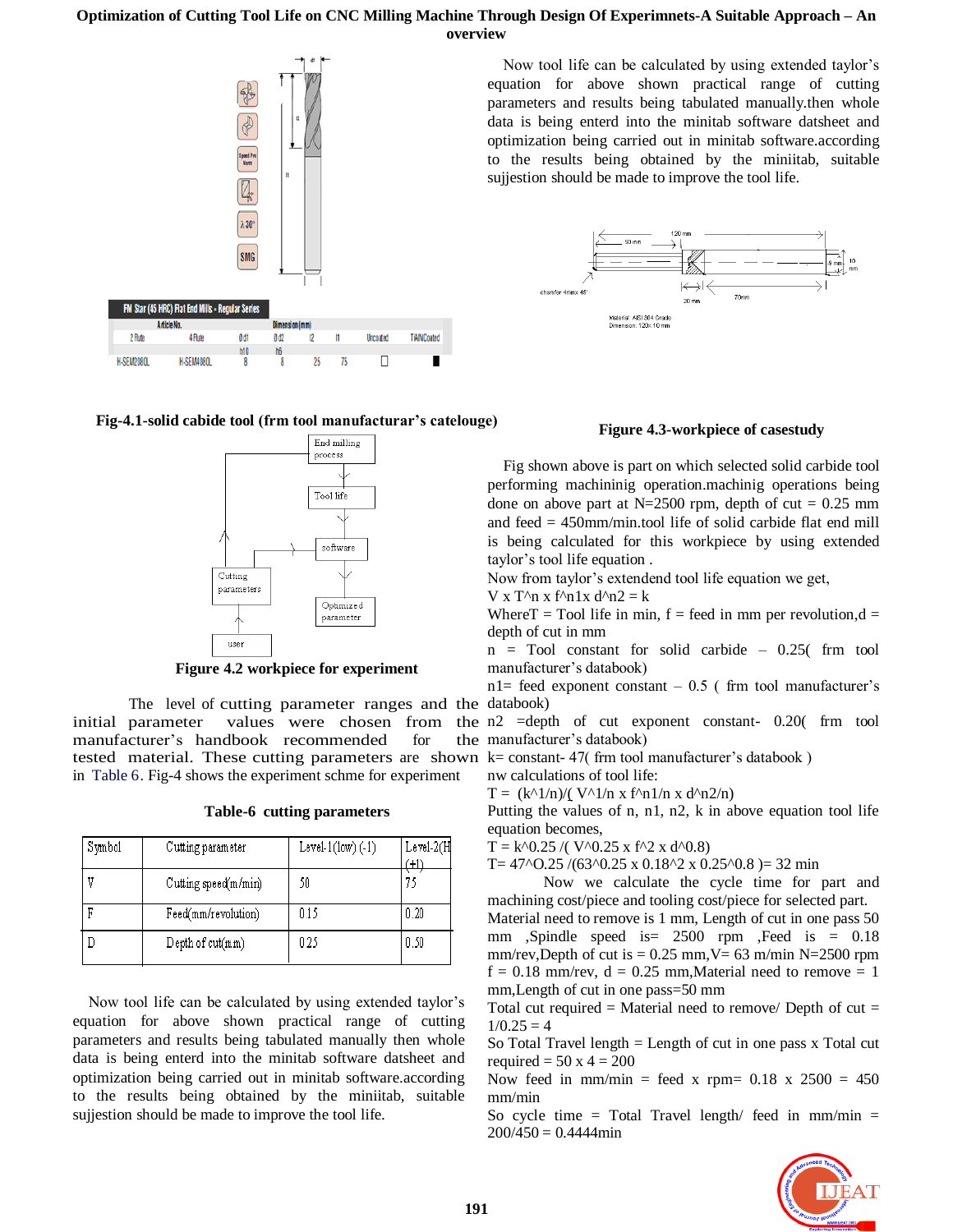#### **International Journal of Engineering and Advanced Technology (IJEAT) ISSN: 2249 – 8958, Volume-1, Issue-4, April 2012**

Cost of tool is=995 rs(frm tool supplier's catleouge)

Vmc machine hour rate= 850rs= total cost being used by vmc machine in one hour( frm machine supplier's catelouge)

So no of parts being made by one tool= tool life/ cycle  $time=32/0.4444 = 72.$ 

Nw machining cost of one part is being given by  $=$  cycle time x vmc hour rate) /  $60 = 0.4444 \times 850 = 6.30$  rs/part

60

Nw Tooling cost of one part is being given by  $=$  cost of tool  $\ell$ no of no of piece made by one tool =  $995/72 = 13.21$  rs/part

So total cost being obtained for producing one part= 6.30+13.21=19.51 rs

**Table 7 operational tool life and cost**

| V(m)<br>min) | F<br>(mm/<br>rev) | m)   | Life<br>(mi<br>n) | $\text{tool}$ $\mid$ in)<br>(1S) | $d(m   Too \text{ } Cos   Cycle)$<br>t of time(m   parts | No<br>made/to<br>ol | of   Machi<br>ning<br>cost<br>per<br>piece | Tooli<br>ng<br>cost<br>per<br>piece | Total<br>cost<br>per<br>piece |
|--------------|-------------------|------|-------------------|----------------------------------|----------------------------------------------------------|---------------------|--------------------------------------------|-------------------------------------|-------------------------------|
| 63           | 0.18              | 0.25 | 32                | 995                              | 0.44                                                     | 72                  | 6.30                                       | 13.21                               | 19.51                         |

Same way for 8 experiments tool life can be calculted and tabulated as shown below and being analyzed in minitab Table8 experimental tool life

| <b>Experiment</b> | <b>Cutting speed</b> | Feed            | Dep th of cut | ToolLife |
|-------------------|----------------------|-----------------|---------------|----------|
| number            | (m/min)              | (mm/revolution) | (mm)          | (min)    |
|                   | 50                   | 0.15            | 0.25          | 105      |
| 2                 | 50                   | 0.20            | 0.25          | 60       |
| 3                 | 50                   | 0.15            | 0.50          | 60       |
| 4                 | 50                   | 0.20            | 0.50          | 34       |
| 5                 | 75                   | 0.15            | 0.25          | 21       |
| 6                 | 75                   | 0.20            | 0.25          | 17       |
| 7                 | 75                   | 0.15            | 0.50          | 12       |
| 8                 | 75                   | 0.20            | 0.50          | 07       |

**4.2 Analysis in minitab software :** Above experimental data is being inserted into the minitab software and analysis of factorial design is being done.the follwing graphs are being genrated by software which gives us important results.

- 1/24/2012 1:09:56 PM -

Welcome to Minitab, press F1 for help.

Results for: TOOL LIFE.MTW

Factorial Fit: tool life(mi versus cutting spee, feed(mm/revo, ...

Estimated Effects and Coefficients for tool life(min) (coded units)

| Term                                      | Effect   | Coef     | SE Coef | т        | P     |
|-------------------------------------------|----------|----------|---------|----------|-------|
| Constant                                  |          | 39.50    | 2.500   | 15.80    | 0.040 |
| cutting speed(m/min)                      | $-53.50$ | $-25.25$ | 2.500   | $-10.10$ | 0.053 |
| feed(nm/revolution)                       | -23.00   | $-10.00$ | 2.500   | $-4.00$  | 0.156 |
| depth of cut (nm)                         | $-22.50$ | $-11.25$ | 2.500   | $-4.50$  | 0.139 |
| cutting speed(m/min)*                     | 15.50    | 7.75     | 2.500   | 3.10     | 0.199 |
| feed(mm/revolution)                       |          |          |         |          |       |
| cutting speed(m/min)*<br>depth of cut(mm) | 13.00    | 6.50     | 2.500   | 2.50     | 0.234 |
| feed(nm/revolution)*depth of cut(nm)      | 4.50     | 2.25     | 2.500   | 0.90     | 0.533 |
|                                           |          |          |         |          |       |
| 9 = 9 A91A9<br>DDPEE = 00.00              |          |          |         |          |       |

 $R-Sq = 99.36* R-Sq(pred) = 59.09* R-Sq(adj) = 95.53*$ 

From session window, we can say that p-values of cutting speed and depth of cut are 0.063 and 0.139 which are less than the value of alpha-0.15.so cutting speed and depth of cut are very significant parameters which affect the tool life also the p-value of feed is 0.156 which nearly equal to value of alpha-0.15.so it is also mildly significant while other interactions of three parameters cutting speed,feed and depth of cut are insignificant.



 **Figure 5- pareto chart Figure 6-normal probability chart** From pareto chart,we can easily say that cutting speed are

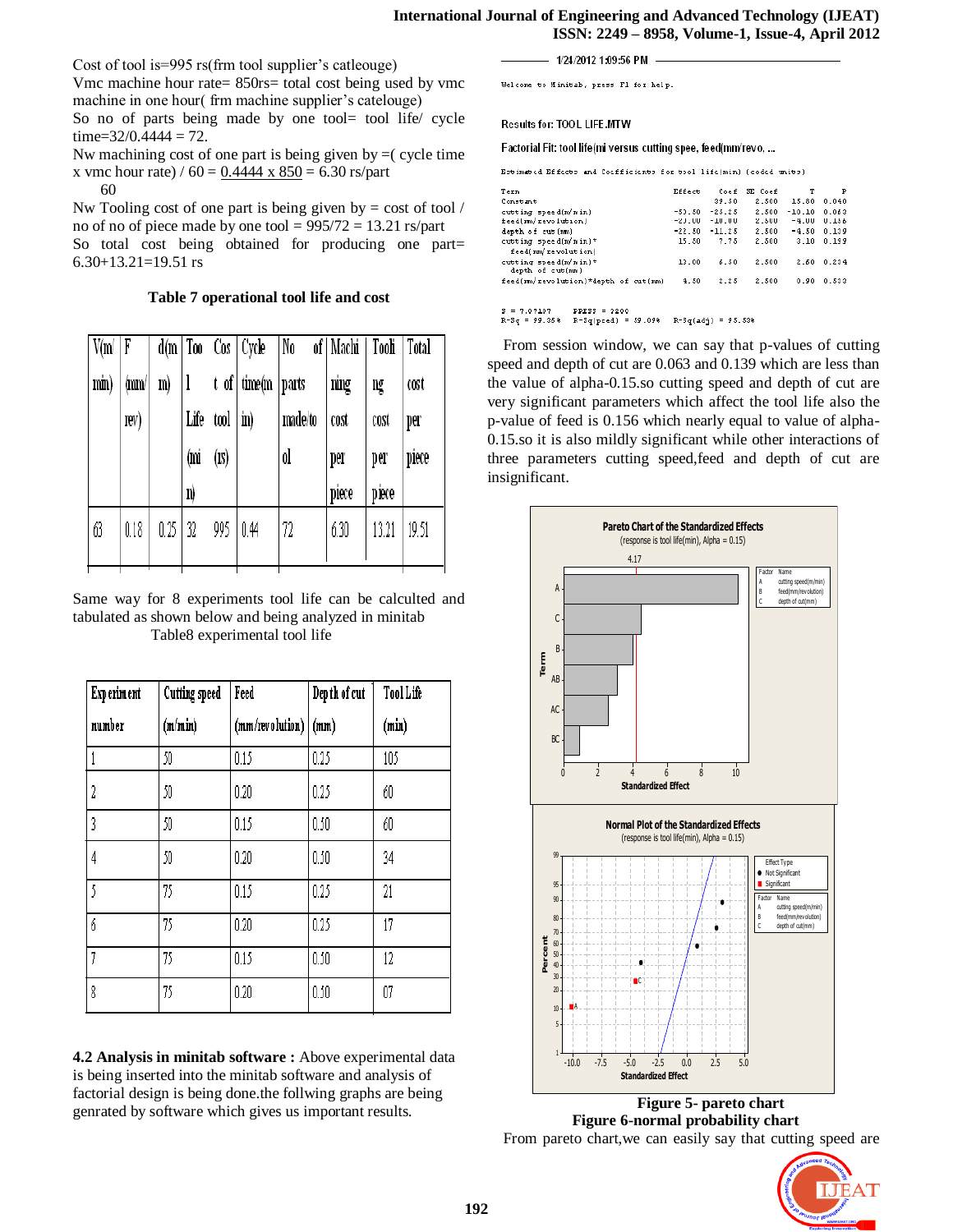most effective parameter which affect tool life,while depth of cut and feed are less significant and effective than cutting speed parameter, while interactions of cutting speed and feed(AB),cutting speed and and depth of cut(AC), feed and depth of cut(BC) are not much effective parameter which affects the tool life worstly. From Normal plot for effects, we can easily conclude the result by observing the inclined line, here points near the line does nt give so much significance to the tool life,but points situated away from line give significance to the tool life. Here point A and C are such points which means cutting speed and depth of cut are two most dominant parameters which badly affect the toollife.



**Figure 7 contour plots**

From both of contour plots we can say that, For a low level of feed we are getting maximum tool life of 100 min at low level of cutting speed and depth of cut and for a high level of feed we are getting a maximum life of tool is 60 min at low cutting speed and depth of cut. so finally conclusion being given by the contour plot is to get maximum tool life cutting speed and depth of cut should be at low level while depending upon the cycle time and accuracy being achived, feed level should be choosen as low or high.

From Above graphas,we can say that maximum tool life for selected tool being obtaind by low level cutting speed,depth of cut,and feed. But in practical we can not perform machining operations at low level parameters cause of increasing cycle time.we have to also consider the cycle time for getting optimum tool life and then we can predict the suitable results.so as for all possible cases cycle time,maching cost and tooling cost is being calculate as shown in above methods and being tabulated as shown below:

From table shown below it can be seen easily that optimum tool life is 60 min at  $V = 50$  m/min  $f = 0.15$  mm/rev d= 0.50 mm Nw to get the final results comparisions is necessary with the initial conditions an which is being tabulated as shown below:

| V(m) | F     | d(m  | Tool        | Cost  | Cycle   | No<br>of  | Machini    | Toolin | Total |
|------|-------|------|-------------|-------|---------|-----------|------------|--------|-------|
| min) | (mm/r | m)   | <b>Life</b> | of    | time(mi | parts     | cost<br>ng | g cost | cost  |
|      | ev)   |      | min)        | tool( | n)      | made/tool | per        | per    | per   |
|      |       |      |             | 18)   |         |           | piece      | piece  | piece |
| 50   | 0.15  | 0.25 | 105         | 995   | 0.67    | 157       | 9.50       | 6.34   | 15.84 |
| 50   | 0.20  | 0.25 | 60          | 995   | 0.50    | 120       | 7.08       | 8.29   | 15.37 |
| 50   | 0.15  | 0.50 | 60          | 995   | 0.33    | 182       | 4.67       | 5.46   | 10.13 |
| 50   | 0.20  | 0.50 | 34          | 995   | 0.25    | 136       | 3.54       | 7.32   | 10.86 |
| 75   | 0.15  | 0.25 | 21          | 995   | 0.44    | 48        | 6.23       | 20.7   | 26.93 |
| 75   | 0.20  | 0.25 | 17          | 995   | 0.33    | 52        | 4.68       | 19.1   | 23.81 |
| 75   | 0.15  | 0.50 | 12          | 995   | 0.22    | 55        | 3.12       | 18.1   | 21.22 |
| 75   | 0.20  | 0.50 | 07          | 995   | 0.16    | 44        | 2.27       | 22.6   | 24.88 |

**Table 10 comparision of Results**

| V(m  | F     | d(m  |         |                       | Tool Cost   Cycle | No              | of   Machini   Toolin   Total |        |       |
|------|-------|------|---------|-----------------------|-------------------|-----------------|-------------------------------|--------|-------|
| min) | (mn/r | m)   | Life(of |                       | time(mi           | parts           | ng cost                       | g cost | cost  |
|      | ev)   |      | min)    | $\text{tool}(\mid n)$ |                   | made/tool   per |                               | per    | per   |
|      |       |      |         |                       |                   |                 |                               |        |       |
|      |       |      |         | IS)                   |                   |                 | piece                         | piece  | piece |
| 63   | 0.18  | 0.25 | 32      | 995                   | 0.44              | 72              | 6.30                          | 13.21  | 19.51 |

#### **5. CONCLUSION**

As There are numbers of Parameters which Affect the Tool life of end milling Cutters of Cnc milling machine,According to present Work conditions And necessary Experiment set up being situated in an industry cutting parameters being choosen for experiment.Mainly Three cutting parameters named Cutting speed,Depth of cut,Feed may be selected and optimize these three paramaters using DOE in Minitab software Package.

In this case The Experimental results Demonstrate that the cutting speed and depth of cut are the main parameters that Influence the tool life of end mill cutters of cnc milling machine.The tool life can be improved simultaneous through DOE approach instead of using Engineering judgement.The confirmation experiments were conducted to verify optimal cutting parameters.

Experimental results show that in milling operations ,Use of Low depth of cut,Low cutting speed and high feed rate are recommended to obtain better Tool life for the specific Range.The following additional experimental results aslo being achieved through the experiment and they are: Improvement in tool life =  $60-32/100=28\%$ .. Increment in productivity  $= 182-72= 110$  part/tool. Total cost reduction  $= 19.51 - 10.13 = 9.38$  rs/part which is being tabulated as below: